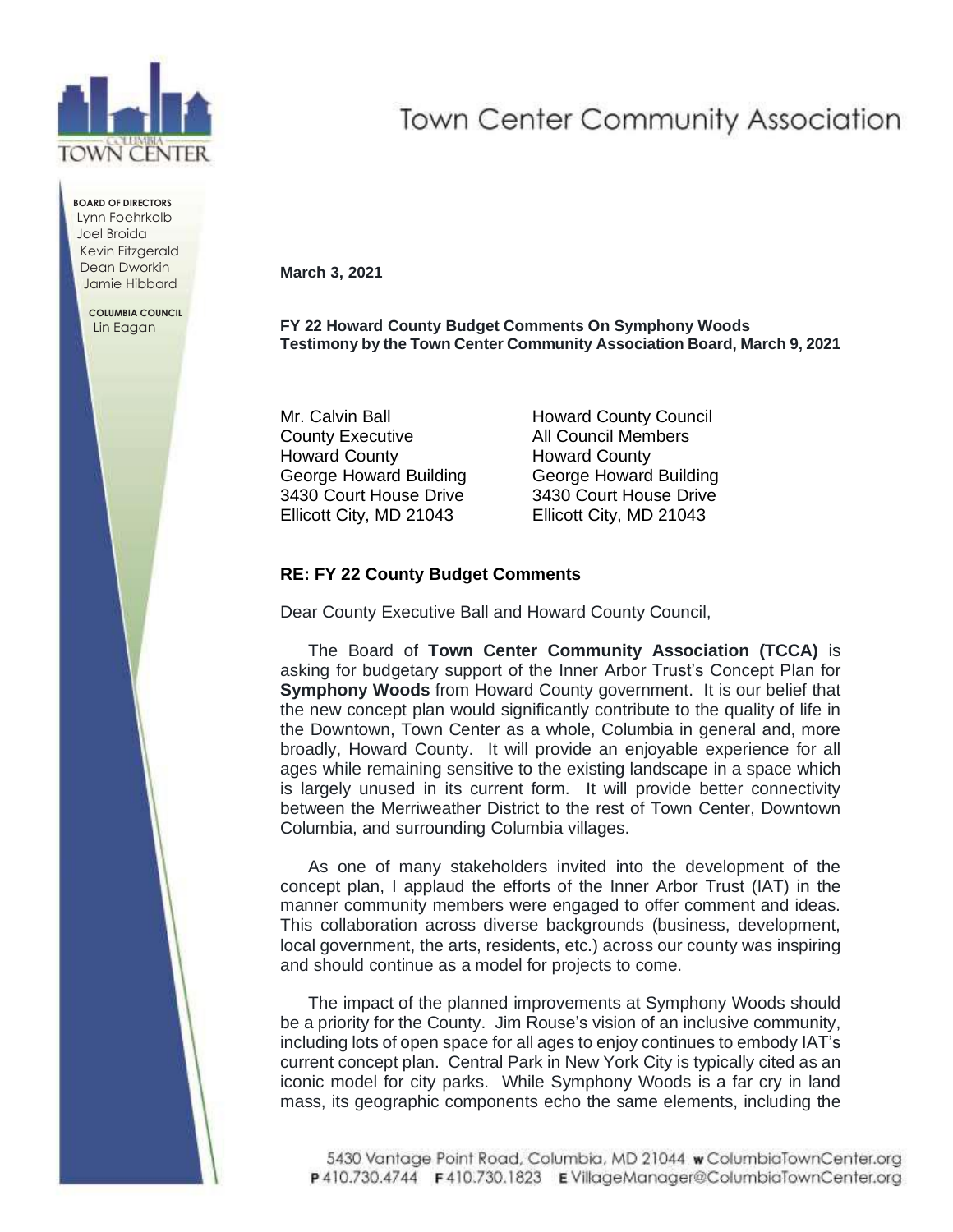

serenity of walking paths, a venue for the arts in many formats, picnic areas for families to enjoy, creative playgrounds, and providing meaningful connectivity between Columbia neighborhoods. To those ends, please consider:

- 1. In 2020, with the advent of the COVID pandemic, residents searched for activities that were safe, fun, and healthy and have returned to National, State and County Parks in record numbers. This trend is expected to continue in 2021 and beyond.
- 2. In 2020, the State of Maryland saw a 45% increase in [State](https://news.maryland.gov/dnr/2021/02/04/lt-governor-boyd-k-rutherford-maryland-department-of-natural-resources-announce-45-percent-increase-in-maryland-state-parks-attendance-in-2020/) Park [attendance.](https://news.maryland.gov/dnr/2021/02/04/lt-governor-boyd-k-rutherford-maryland-department-of-natural-resources-announce-45-percent-increase-in-maryland-state-parks-attendance-in-2020/) Fifteen national parks set [attendance](https://www.nps.gov/orgs/1207/02-25-21-national-parks-hosted-237-million-visitors-in-2020.htm) records in 2020 **even though** some were closed for 3-7 months due to COVID-19 restrictions.
- 3. Investments in Parks like Symphony Woods are wise in any year but especially during times when people need safe open spaces in which to congregate and enjoy nature. TCCA encourages a private and public partnership to fund the concept of "Columbia's Central Park" as quickly as possible to take advantage of the general public's renewed interest in parks and outdoor recreation options.
- 4. Besides the more than 6,000 people who live in Town Center that can **walk, scooter, bike, and skateboard** to the Park, it is equally accessible to Oakland Mills, a short walk across the Route 29 Bridge and Hickory Ridge. Symphony Woods is located less than two minutes off Route 29 which is a major transportation route utilized by more than 150,000 cars passing by daily (north and south bound) with exits at Broken Land Parkway, South Entrance Road and Exit 20B Southbound off Route 29 (based on State of Maryland 2019 State Highway Statistics). Adding more amenities to Symphony Woods and making it a destination will attract more people of all ages and demographic spectrums in the greater Howard County area and beyond.
- 5. Within the Park, IAT already provides quality community events, many free and open to the public, such as Columbia Orchestra concerts, the popular Chrysalis Kids events, multicultural shows like Culture Plenera and Mystic India. Regular arts and cultural programming in the Park will attract interest and visitors that will tie into the vibrant "Merriweather scene" and make Symphony Woods the central gathering point within Town Center.
- 6. A "world class" park would help the marketability of the new housing and office space that downtown is looking to fill. We need people and business to make the downtown vision achievable: a walkable place to take your lunch break or an afternoon coffee would be a selling point for people/businesses looking to relocate to Downtown Columbia.